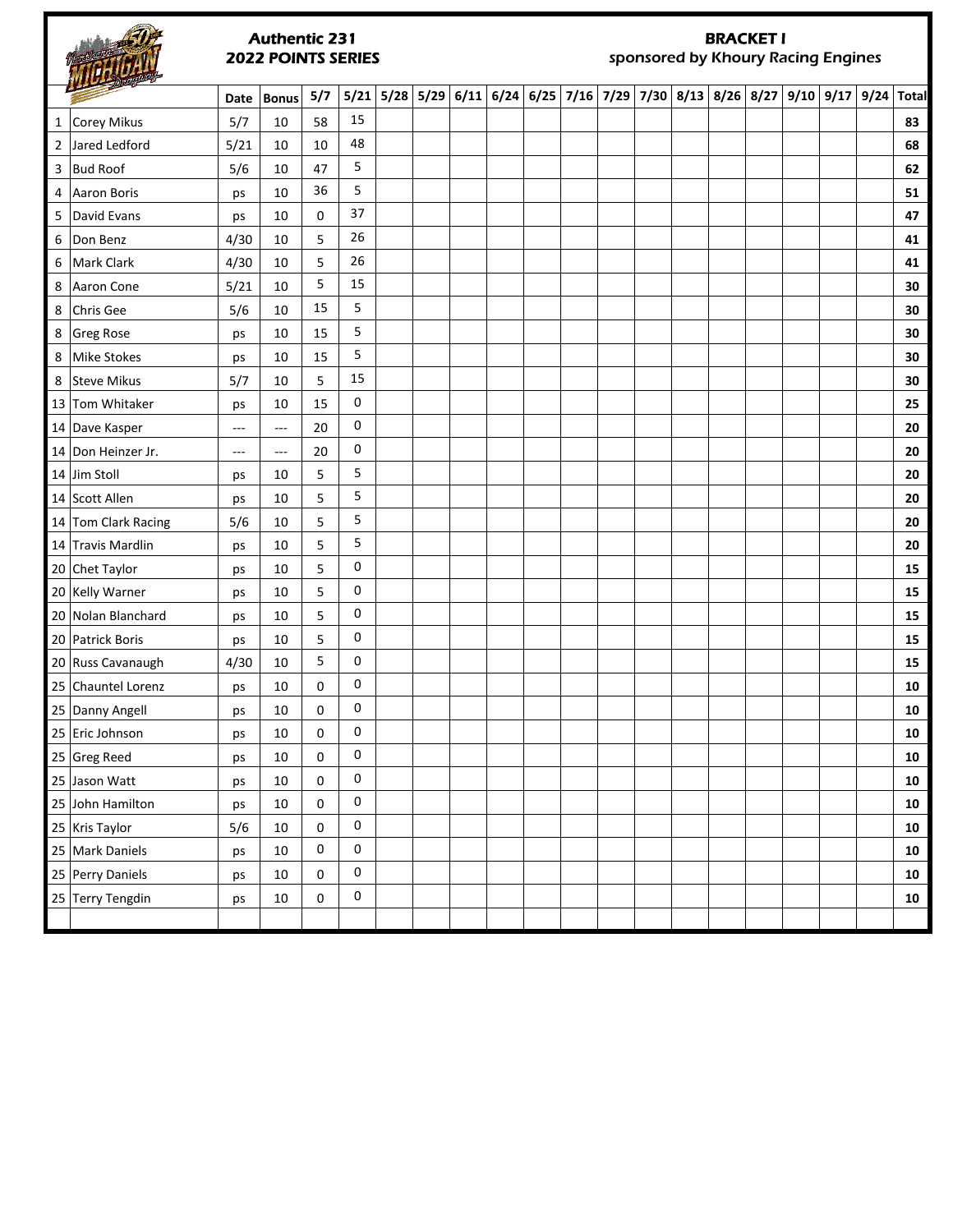#### Authentic 231 2022 POINTS SERIES

# BRACKET II

sponsored by Micro Auto Group

|                | $\overline{\phantom{a}}$ | Date          | <b>Bonus</b> | 5/7 |    | 5/21 5/28 5/29 6/11 6/24 6/25 7/16 7/29 7/30 8/13 8/26 8/27 9/10 9/17 9/24 Total |  |  |  |  |  |  |            |
|----------------|--------------------------|---------------|--------------|-----|----|----------------------------------------------------------------------------------|--|--|--|--|--|--|------------|
| 1              | Travis Mardlin           | ps            | 10           | 57  | 57 |                                                                                  |  |  |  |  |  |  | 124        |
| $\overline{2}$ | Dale Mardlin             | ps            | 10           | 25  | 68 |                                                                                  |  |  |  |  |  |  | 103        |
| 3              | Dave McChesney           | 4/30          | 10           | 68  | 0  |                                                                                  |  |  |  |  |  |  | 78         |
|                | 4 Randy Stoykovich       | ps            | 10           | 46  | 15 |                                                                                  |  |  |  |  |  |  | 71         |
|                | 4 Scott Flees            | 5/9           | 10           | 15  | 46 |                                                                                  |  |  |  |  |  |  | 71         |
| 6              | Dustin Cesaro            | 5/7           | 10           | 46  | 5  |                                                                                  |  |  |  |  |  |  | 61         |
| $\overline{7}$ | Dan Snyder               | ps            | 10           | 5   | 35 |                                                                                  |  |  |  |  |  |  | 50         |
| $\overline{7}$ | David Osborn             | ps            | 10           | 25  | 15 |                                                                                  |  |  |  |  |  |  | 50         |
| 7              | Donnie Heinzer           | ps            | 10           | 25  | 15 |                                                                                  |  |  |  |  |  |  | 50         |
|                | 7 Gary Wood              | ps            | 10           | 5   | 35 |                                                                                  |  |  |  |  |  |  | 50         |
|                | 7 Gordy Bosack           | ps            | 10           | 35  | 5  |                                                                                  |  |  |  |  |  |  | 50         |
|                | 7 Jeremy Hovey           | ps            | 10           | 35  | 5  |                                                                                  |  |  |  |  |  |  | 50         |
|                | 13 Steve Tennant         | ps            | 10           | 35  | 0  |                                                                                  |  |  |  |  |  |  | 45         |
|                | 14 Bob Bushen            | 4/28          | 10           | 5   | 25 |                                                                                  |  |  |  |  |  |  | 40         |
|                | 14 Mel Huntley/Stokes    | ps            | 10           | 25  | 5  |                                                                                  |  |  |  |  |  |  | 40         |
|                | 14 Jim Stoll             | ps            | 10           | 15  | 15 |                                                                                  |  |  |  |  |  |  | 40         |
|                | 14 Kyle Kidder           | 4/30          | 10           | 15  | 15 |                                                                                  |  |  |  |  |  |  | 40         |
|                | 14 Rich Majchrzak        | ps            | 10           | 5   | 25 |                                                                                  |  |  |  |  |  |  | 40         |
|                | 19 Andrew Heinig         | ps            | 10           | 0   | 25 |                                                                                  |  |  |  |  |  |  | 35         |
|                | 19 Carl Greaves          | ps            | 10           | 25  | 0  |                                                                                  |  |  |  |  |  |  | 35         |
|                | 19 Matt Omar             | ps            | 10           | 0   | 25 |                                                                                  |  |  |  |  |  |  | 35         |
|                | 22 David Evans           | ps            | 10           | 15  | 5  |                                                                                  |  |  |  |  |  |  | 30         |
|                | 22 Doug Perrin           | ps            | 10           | 15  | 5  |                                                                                  |  |  |  |  |  |  | 30         |
|                | 22 Jeremy Krueger        | ps            | 10           | 15  | 5  |                                                                                  |  |  |  |  |  |  | 30         |
|                | 22 Jeremy Loose          | 5/7           | 10           | 5   | 15 |                                                                                  |  |  |  |  |  |  | 30         |
|                | 22 Jim Moore             | ps            | 10           | 15  | 5  |                                                                                  |  |  |  |  |  |  | 30         |
|                | 22 Kristina Mardlin      | 5/7           | 10           | 15  | 5  |                                                                                  |  |  |  |  |  |  | 30         |
|                | 22 Larry Crawford        | ps            | 10           | 15  | 5  |                                                                                  |  |  |  |  |  |  | 30         |
|                | 22 Tim Crandall          | ps            | 10           | 5   | 15 |                                                                                  |  |  |  |  |  |  | 30         |
|                | 30 Mark Smith            | ps            | 10           | 15  | 0  |                                                                                  |  |  |  |  |  |  | 25         |
|                | 30 Timm Heinig           | ps            | 10           | 0   | 15 |                                                                                  |  |  |  |  |  |  | 25         |
|                | 32 Al McChesney          | ps            | 10           | 5   | 5  |                                                                                  |  |  |  |  |  |  | 20         |
|                | 32 Bill Fluette          | ps            | 10           | 5   | 5  |                                                                                  |  |  |  |  |  |  | 20         |
|                | 32 Bob Vandewater        | ps            | 10           | 5   | 5  |                                                                                  |  |  |  |  |  |  | 20         |
|                | 32 Bob Wilson            | ps            | 10           | 5   | 5  |                                                                                  |  |  |  |  |  |  | 20         |
|                | 32 Cliff Mardlin         | 5/6           | 10           | 5   | 5  |                                                                                  |  |  |  |  |  |  | 20         |
|                | 32 David Fargo           | ps            | 10           | 5   | 5  |                                                                                  |  |  |  |  |  |  | 20         |
|                | 32 James Coe             | 5/7           | 10           | 5   | 5  |                                                                                  |  |  |  |  |  |  | 20         |
|                | 32 Jared Ledford         | $\sim$ $\sim$ | ---          | 20  | 0  |                                                                                  |  |  |  |  |  |  | 20         |
|                | 32 Jim Evans             | ps            | 10           | 5   | 5  |                                                                                  |  |  |  |  |  |  | 20         |
|                | 32 Josh Sorensen         | 4/30          | 10           | 5   | 5  |                                                                                  |  |  |  |  |  |  | 20         |
|                | 32 Ken Wood              | ps            | 10           | 5   | 5  |                                                                                  |  |  |  |  |  |  | 20         |
|                | 32 Larry Morrison        | ps            | 10           | 5   | 5  |                                                                                  |  |  |  |  |  |  | ${\bf 20}$ |
|                | 32 Martin Moore          | ps            | $10\,$       | 5   | 5  |                                                                                  |  |  |  |  |  |  | ${\bf 20}$ |
|                |                          |               |              |     |    |                                                                                  |  |  |  |  |  |  |            |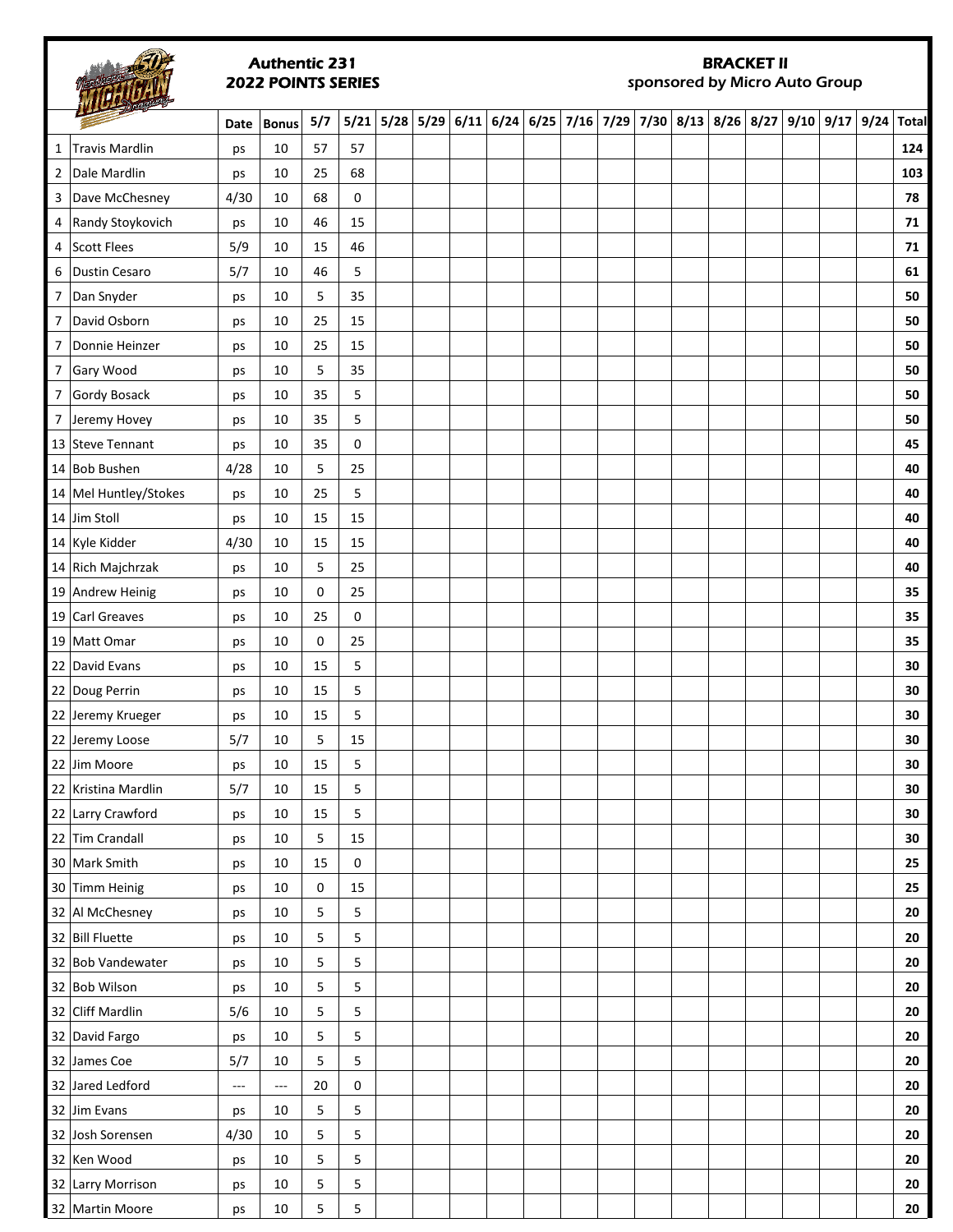| 32 Melissa Wood    | ps                       | 10                       | 5           | 5           |  |  |  |  |  |  |  | ${\bf 20}$ |
|--------------------|--------------------------|--------------------------|-------------|-------------|--|--|--|--|--|--|--|------------|
| 32 Richard Mathis  | ps                       | 10                       | 5           | 5           |  |  |  |  |  |  |  | 20         |
| 32 Scott Allen     | ps                       | 10                       | 5           | 5           |  |  |  |  |  |  |  | 20         |
| 48 Butch Strait    | 5/7                      | 10                       | 5           | 0           |  |  |  |  |  |  |  | 15         |
| 48 Dan Sprague     | ps                       | 10                       | 5           | 0           |  |  |  |  |  |  |  | ${\bf 15}$ |
| 48 Danny Lewis     | ps                       | 10                       | 5           | 0           |  |  |  |  |  |  |  | 15         |
| 48 Kevin Wood      | 5/7                      | 10                       | 5           | 0           |  |  |  |  |  |  |  | 15         |
| 48 Mark Clark      | 4/30                     | 10                       | 5           | 0           |  |  |  |  |  |  |  | ${\bf 15}$ |
| 48 Mike Athey      | ps                       | 10                       | 5           | 0           |  |  |  |  |  |  |  | 15         |
| 48 Mike Henry      | ps                       | 10                       | 5           | 0           |  |  |  |  |  |  |  | ${\bf 15}$ |
| 48 Nolan Blanchard | ps                       | 10                       | 5           | 0           |  |  |  |  |  |  |  | ${\bf 15}$ |
| 48 Russ Cavanaugh  | 4/30                     | 10                       | 5           | 0           |  |  |  |  |  |  |  | ${\bf 15}$ |
| 48 Samantha Coe    | 5/7                      | 10                       | 5           | 0           |  |  |  |  |  |  |  | 15         |
| 48 Terry Lee       | ps                       | 10                       | 5           | 0           |  |  |  |  |  |  |  | ${\bf 15}$ |
| 48 Toby Hamilton   | ps                       | 10                       | 5           | 0           |  |  |  |  |  |  |  | 15         |
| 48 Toby Kroenig    | ps                       | 10                       | 5           | 0           |  |  |  |  |  |  |  | ${\bf 15}$ |
| 48 Todd Baughan    | ps                       | 10                       | 5           | $\mathsf 0$ |  |  |  |  |  |  |  | 15         |
| 61 Ben Wenzel Jr   | $\sim$ $\sim$            | $\sim$ $\sim$ $\sim$     | 10          | 0           |  |  |  |  |  |  |  | ${\bf 10}$ |
| 61 Brandon Norman  | ps                       | 10                       | 0           | $\mathsf 0$ |  |  |  |  |  |  |  | ${\bf 10}$ |
| 61 Calvin Lutz     | 5/21                     | 10                       | 0           | 0           |  |  |  |  |  |  |  | 10         |
| 61 Chris Mesbergen | $---$                    | ---                      | 10          | 0           |  |  |  |  |  |  |  | ${\bf 10}$ |
| 61 Derek Shaw      | 4/27                     | 10                       | 0           | 0           |  |  |  |  |  |  |  | ${\bf 10}$ |
| 61 Gary Hlavka     | ps                       | 10                       | $\mathbf 0$ | 0           |  |  |  |  |  |  |  | ${\bf 10}$ |
| 61 Jacob Purple    | ps                       | 10                       | 0           | $\mathsf 0$ |  |  |  |  |  |  |  | ${\bf 10}$ |
| 61 Jason Pomeroy   | ps                       | 10                       | 0           | 0           |  |  |  |  |  |  |  | ${\bf 10}$ |
| 61 Jason Whitten   | ps                       | 10                       | 0           | 0           |  |  |  |  |  |  |  | ${\bf 10}$ |
| 61 Jeff Patterson  | ps                       | 10                       | 0           | 0           |  |  |  |  |  |  |  | 10         |
| 61 Joe Bigelow     | ps                       | 10                       | 0           | 0           |  |  |  |  |  |  |  | 10         |
| 61 Joe Delgado     | $\hspace{0.05cm} \ldots$ | $\hspace{0.05cm} \ldots$ | 10          | 0           |  |  |  |  |  |  |  | ${\bf 10}$ |
| 61 John Sedlacek   | ps                       | 10                       | $\mathbf 0$ | 0           |  |  |  |  |  |  |  | 10         |
| 61 Kevin Green     | ps                       | $10\,$                   | 0           | 0           |  |  |  |  |  |  |  | ${\bf 10}$ |
| 61 Louis Gravelle  | ps                       | 10                       | 0           | 0           |  |  |  |  |  |  |  | ${\bf 10}$ |
| 61 Mike Haugen     | ps                       | $10\,$                   | 0           | $\mathsf 0$ |  |  |  |  |  |  |  | ${\bf 10}$ |
| 61 Mike Kane       | ps                       | 10                       | 0           | 0           |  |  |  |  |  |  |  | 10         |
| 61 Osga Racing     | ps                       | 10                       | 0           | 0           |  |  |  |  |  |  |  | ${\bf 10}$ |
| 61 Phil Anderson   | ps                       | 10                       | 0           | 0           |  |  |  |  |  |  |  | ${\bf 10}$ |
| 61 Ron Emery       | 5/5                      | $10\,$                   | 0           | 0           |  |  |  |  |  |  |  | 10         |
| 61 Ronnie Greaves  | ps                       | $10\,$                   | 0           | 0           |  |  |  |  |  |  |  | ${\bf 10}$ |
| 61 Scott Glinski   | 4/30                     | 10                       | $\mathbf 0$ | 0           |  |  |  |  |  |  |  | ${\bf 10}$ |
| 61 Stacey Bigelow  | ps                       | 10                       | 0           | 0           |  |  |  |  |  |  |  | 10         |
| 61 Tim Wing        | ps                       | 10                       | 0           | 0           |  |  |  |  |  |  |  | ${\bf 10}$ |
|                    |                          |                          |             |             |  |  |  |  |  |  |  |            |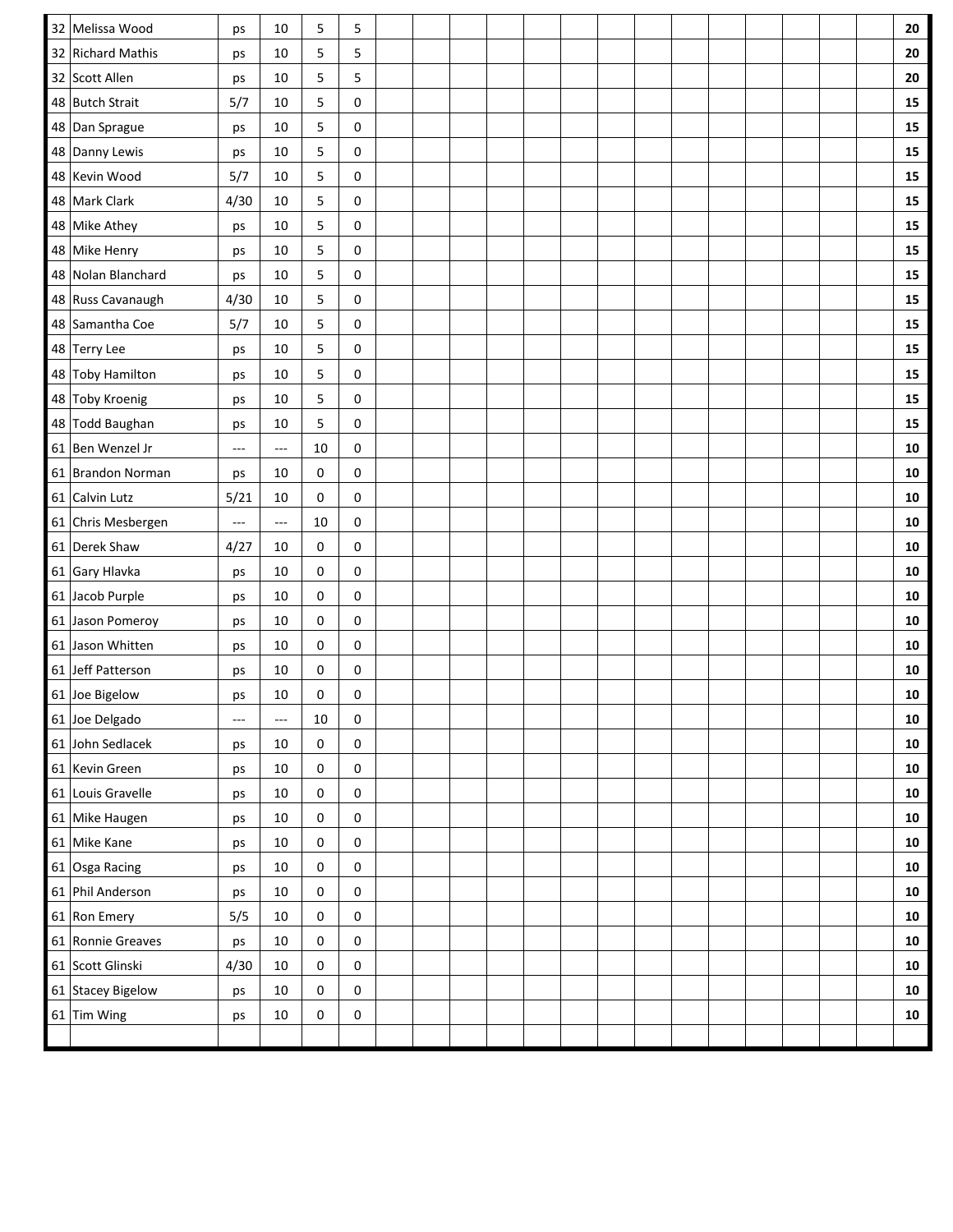|                |                          |      | <b>Authentic 231</b><br><b>2022 POINTS SERIES</b> |     |           |                  |      |             |  |  | <b>PRO TROPHY</b><br>sponsored by SK Customs<br>in memory of Mike Peck |             |      |            |
|----------------|--------------------------|------|---------------------------------------------------|-----|-----------|------------------|------|-------------|--|--|------------------------------------------------------------------------|-------------|------|------------|
|                |                          | Date | <b>Bonus</b>                                      | 5/7 |           | $5/21$ 5/28 5/29 | 6/11 | $6/24$ 6/25 |  |  | 7/16 7/29 7/30 8/13 8/26 8/27                                          | $9/10$ 9/17 | 9/24 | Total      |
| 1              | Martin Moore             | ps   | 10                                                | 25  | 68        |                  |      |             |  |  |                                                                        |             |      | 103        |
| $\overline{2}$ | Gary Bowman Jr           | ps   | 10                                                | 46  | 35        |                  |      |             |  |  |                                                                        |             |      | 91         |
| 3              | David Evans              | ps   | 10                                                | 68  | 0         |                  |      |             |  |  |                                                                        |             |      | 78         |
| 4              | Jim Evans                | ps   | 10                                                | 57  | 5         |                  |      |             |  |  |                                                                        |             |      | 72         |
| 4              | Kristina Mardlin         | ps   | 10                                                | 5   | 57        |                  |      |             |  |  |                                                                        |             |      | 72         |
| 6              | Jake Wiederhold          | ps   | 10                                                | 35  | 25        |                  |      |             |  |  |                                                                        |             |      | 70         |
| 6              | Ken Bigelow              | ps   | 10                                                | 35  | 25        |                  |      |             |  |  |                                                                        |             |      | 70         |
| 8              | Dustin Cesaro            | 5/7  | 10                                                | 5   | 46        |                  |      |             |  |  |                                                                        |             |      | 61         |
| 8              | Josh Eckert              | ps   | 10                                                | 46  | 5         |                  |      |             |  |  |                                                                        |             |      | 61         |
| 8              | Mel Wade                 | 5/7  | 10                                                | 5   | 46        |                  |      |             |  |  |                                                                        |             |      | 61         |
|                | 11 Gina Spence           | 5/7  | 10                                                | 25  | 15        |                  |      |             |  |  |                                                                        |             |      | 50         |
|                | 11 Jazline Bredbanner    | ps   | 10                                                | 25  | 15        |                  |      |             |  |  |                                                                        |             |      | 50         |
|                | 11 Breah Kidder          | 4/30 | 10                                                | 25  | 15        |                  |      |             |  |  |                                                                        |             |      | 50         |
|                | 11 Scott Glinski         | 4/30 | 10                                                | 25  | 15        |                  |      |             |  |  |                                                                        |             |      | 50         |
|                | 11 Trevor Rye            | 5/7  | 10                                                | 5   | 35        |                  |      |             |  |  |                                                                        |             |      | 50         |
|                | 16 Gary Wood             | ps   | 10                                                | 15  | 15        |                  |      |             |  |  |                                                                        |             |      | 40         |
|                | 16 Harold Habian         | ps   | 10                                                | 5   | 25        |                  |      |             |  |  |                                                                        |             |      | 40         |
|                | 16 Larry Crawford        | ps   | 10                                                | 25  | 5         |                  |      |             |  |  |                                                                        |             |      | 40         |
|                | 16 Tom Hanson            | ps   | 10                                                | 25  | 5         |                  |      |             |  |  |                                                                        |             |      | 40         |
|                | 20 Gannon Dougherty      | ps   | 10                                                | 0   | 25        |                  |      |             |  |  |                                                                        |             |      | 35         |
|                | 21 Bill Moody            | ps   | 10                                                | 15  | 5         |                  |      |             |  |  |                                                                        |             |      | 30         |
|                | 21 Carl Simpson          | ps   | 10                                                | 5   | 15        |                  |      |             |  |  |                                                                        |             |      | 30         |
|                | 21 Dave Bell             | ps   | 10                                                | 15  | 5         |                  |      |             |  |  |                                                                        |             |      | 30         |
|                | 21 David Fargo           | ps   | 10                                                | 15  | 5         |                  |      |             |  |  |                                                                        |             |      | 30         |
|                | 21 Dominic Dyer          | ---  | ---                                               | 0   | 30        |                  |      |             |  |  |                                                                        |             |      | 30         |
|                | 21 Erik King             | ps   | 10                                                | 15  | 5         |                  |      |             |  |  |                                                                        |             |      | $\bf{30}$  |
|                | 21 James Emiry           | ps   | 10                                                | 15  | 5         |                  |      |             |  |  |                                                                        |             |      | 30         |
|                | 21 John Creel            | ---  | $---$                                             | 30  | 0         |                  |      |             |  |  |                                                                        |             |      | $30\,$     |
|                | 21 Lee Wilkes            | ps   | 10                                                | 5   | 15        |                  |      |             |  |  |                                                                        |             |      | 30         |
|                | 21 Leeanna Sorensen      | 4/30 | 10                                                | 15  | 5         |                  |      |             |  |  |                                                                        |             |      | 30         |
|                | 21 Mark Mayfield         | ps   | 10                                                | 5   | 15        |                  |      |             |  |  |                                                                        |             |      | $30\,$     |
|                | 21 Mark Smith            | ps   | 10                                                | 15  | 5         |                  |      |             |  |  |                                                                        |             |      | $30\,$     |
|                | 21 Melissa Wood          | ps   | 10                                                | 15  | 5         |                  |      |             |  |  |                                                                        |             |      | 30         |
|                | 21 Reggie Ernst          | ps   | 10                                                | 5   | 15        |                  |      |             |  |  |                                                                        |             |      | 30         |
|                | 21 Rob Wilson            | ps   | 10                                                | 5   | 15        |                  |      |             |  |  |                                                                        |             |      | 30         |
|                | 21 Steven Christoffersen | ps   | 10                                                | 15  | 5         |                  |      |             |  |  |                                                                        |             |      | 30         |
|                | 21 Tim Crandall          | ps   | 10                                                | 5   | 15        |                  |      |             |  |  |                                                                        |             |      | 30         |
|                | 38 Brendan Sian          | 5/7  | 10                                                | 15  | $\pmb{0}$ |                  |      |             |  |  |                                                                        |             |      | 25         |
|                | 38 Dale Moody            | ps   | 10                                                | 0   | 15        |                  |      |             |  |  |                                                                        |             |      | 25         |
|                | 38 Toby Kroening         | ps   | 10                                                | 15  | 0         |                  |      |             |  |  |                                                                        |             |      | 25         |
|                | 41 Allie Decker          | 5/7  | 10                                                | 5   | 5         |                  |      |             |  |  |                                                                        |             |      | ${\bf 20}$ |
|                | 41 Bill Fluette          | ps   | 10                                                | 5   | 5         |                  |      |             |  |  |                                                                        |             |      | ${\bf 20}$ |
|                | 41 Bob Bushen            | 4/28 | 10                                                | 5   | 5         |                  |      |             |  |  |                                                                        |             |      | 20         |
|                | 41 Craig Heiser          | ps   | 10                                                | 5   | 5         |                  |      |             |  |  |                                                                        |             |      | 20         |
|                | 41 David Osborn          | ps   | 10                                                | 5   | 5         |                  |      |             |  |  |                                                                        |             |      | 20         |
|                | 41 Dean Daugherty        | ps   | $10\,$                                            | 5   | 5         |                  |      |             |  |  |                                                                        |             |      | 20         |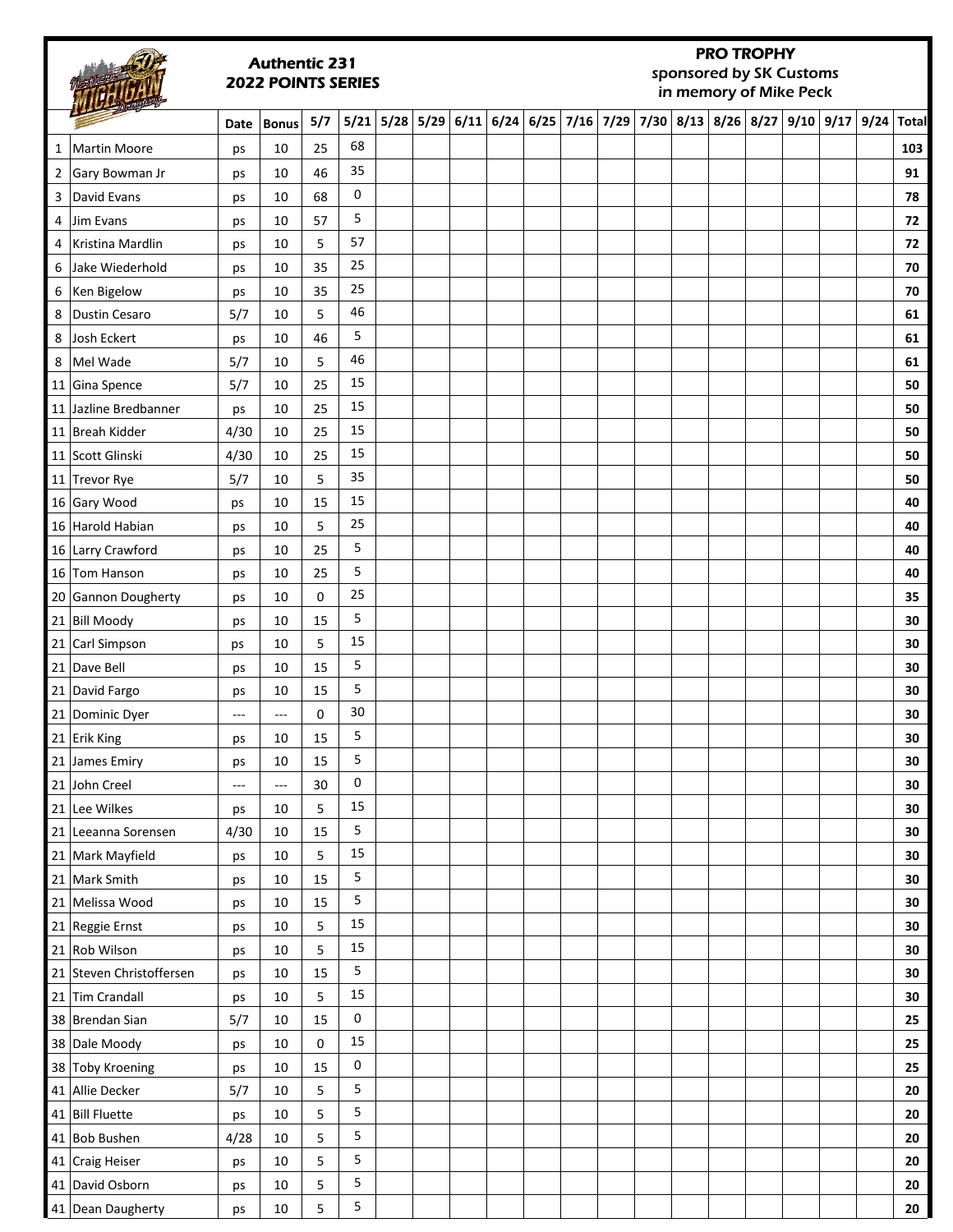|    | 41 James Coe                | 5/7           | 10     | 5  | 5           |  |  |  |  |  |  |  | 20         |
|----|-----------------------------|---------------|--------|----|-------------|--|--|--|--|--|--|--|------------|
|    | 41 Jeff Heinig              | ps            | 10     | 5  | 5           |  |  |  |  |  |  |  | 20         |
|    | 41 Jeremy Loose             | ps            | 10     | 5  | 5           |  |  |  |  |  |  |  | 20         |
|    | 41 Jim Bacon                | ps            | 10     | 5  | 5           |  |  |  |  |  |  |  | 20         |
|    | 41 Joey Delgado             | $\sim$ $\sim$ | ---    | 0  | 20          |  |  |  |  |  |  |  | 20         |
|    | 41 Kyle Kidder              | $---$         | ---    | 0  | 20          |  |  |  |  |  |  |  | 20         |
|    | 41 Larry Morrison           | ps            | 10     | 5  | 5           |  |  |  |  |  |  |  | 20         |
|    | 41 Louis Gravelle           | ps            | 10     | 5  | 5           |  |  |  |  |  |  |  | 20         |
|    | 41 Melanie Steele           | 4/30          | 10     | 5  | 5           |  |  |  |  |  |  |  | 20         |
|    | 41 Noel Cebula              | ps            | 10     | 5  | 5           |  |  |  |  |  |  |  | 20         |
|    | 41 Pam Snyder               | ps            | 10     | 5  | 5           |  |  |  |  |  |  |  | 20         |
|    | 41 Tom Raab                 | ps            | 10     | 5  | 5           |  |  |  |  |  |  |  | 20         |
|    | 59 Bob Vandewater           | ps            | 10     | 5  | 0           |  |  |  |  |  |  |  | 15         |
|    | 59 Butch Strait             | 5/7           | 10     | 5  | 0           |  |  |  |  |  |  |  | 15         |
|    | 59 Danny Lewis              | ps            | 10     | 5  | 0           |  |  |  |  |  |  |  | 15         |
|    | 59 Devin Orth               | ps            | 10     | 5  | 0           |  |  |  |  |  |  |  | 15         |
|    | 59 Donnie Heinzer           | ps            | 10     | 5  | 0           |  |  |  |  |  |  |  | 15         |
|    | 59 Emily Orth               | ps            | 10     | 5  | 0           |  |  |  |  |  |  |  | 15         |
|    | 59 Gary Bowman Sr           | ps            | 10     | 0  | 5           |  |  |  |  |  |  |  | 15         |
|    | 59 Jeremy Hovey             | ps            | 10     | 5  | 0           |  |  |  |  |  |  |  | 15         |
|    | 59 Jeremy Krueger           | ps            | 10     | 5  | 0           |  |  |  |  |  |  |  | 15         |
| 59 | Josh Gunderson              | ps            | 10     | 5  | 0           |  |  |  |  |  |  |  | 15         |
|    | 59 Kalia Wiederhold         | ps            | 10     | 5  | 0           |  |  |  |  |  |  |  | 15         |
|    | 59 Kevin Stoykovich         | ps            | 10     | 0  | 5           |  |  |  |  |  |  |  | 15         |
|    | 59 Kevin Wood               | ps            | 10     | 5  | 0           |  |  |  |  |  |  |  | 15         |
|    | 59 Larry Tennant            | ps            | 10     | 5  | 0           |  |  |  |  |  |  |  | 15         |
|    | 59 Lonny Wiederhold         | ps            | 10     | 0  | 5           |  |  |  |  |  |  |  | 15         |
|    | 59 Matt Omar                | ps            | 10     | 0  | 5           |  |  |  |  |  |  |  | 15         |
|    | 59 Maynard Eckert           | 4/30          | 10     | 5  | 0           |  |  |  |  |  |  |  | 15         |
|    | 59 Melissa Spellman         | ps            | 10     | 5  | 0           |  |  |  |  |  |  |  | 15         |
|    | 59 Michael Ellis            | ps            | 10     | 5  | 0           |  |  |  |  |  |  |  | 15         |
|    | 59 Mike McCullough          | 5/7           | 10     | 5  | 0           |  |  |  |  |  |  |  | 15         |
|    | 59 Mike Young               |               | $10\,$ | 0  | 5           |  |  |  |  |  |  |  | 15         |
|    | 59 Morrison Brothers Racing | ps<br>5/6     | 10     | 5  | 0           |  |  |  |  |  |  |  | 15         |
|    | 59 Ricky Hovey              |               | $10\,$ | 5  | 0           |  |  |  |  |  |  |  | ${\bf 15}$ |
|    | 59 Ron Carpenter            | ps            | 10     | 5  | 0           |  |  |  |  |  |  |  | ${\bf 15}$ |
|    | 59 Ryan Park                | ps<br>ps      | $10\,$ | 0  | 5           |  |  |  |  |  |  |  | 15         |
|    | 59 Steve Savich             |               | 10     | 0  | 5           |  |  |  |  |  |  |  | ${\bf 15}$ |
|    | 59 Terry Lee                | ps            | 10     | 5  | 0           |  |  |  |  |  |  |  | ${\bf 15}$ |
|    | 87 Andrew Olman             | ps            | 10     | 0  | 0           |  |  |  |  |  |  |  | 10         |
|    | 87 Brandon Deweerdt         | ps<br>ps      | 10     | 0  | 0           |  |  |  |  |  |  |  | 10         |
|    | 87 Chris Mesbergen          | $\sim$ $\sim$ | ---    | 10 | 0           |  |  |  |  |  |  |  | 10         |
|    | 87 Clay Lowery              |               | 10     | 0  | 0           |  |  |  |  |  |  |  | ${\bf 10}$ |
|    |                             | ps            |        |    | 0           |  |  |  |  |  |  |  |            |
|    | 87 Derek Shaw               | 4/27          | 10     | 0  | 0           |  |  |  |  |  |  |  | ${\bf 10}$ |
|    | 87 Dylan Brow               | ps            | 10     | 0  | 0           |  |  |  |  |  |  |  | 10         |
|    | 87 Elbert Lambert           | ps            | 10     | 0  | $10\,$      |  |  |  |  |  |  |  | ${\bf 10}$ |
|    | 87 Gordy Bosack             | ---           | ---    | 0  | $\mathbf 0$ |  |  |  |  |  |  |  | ${\bf 10}$ |
|    | 87 Hamilton Racing          | ps            | 10     | 0  | $10\,$      |  |  |  |  |  |  |  | 10         |
|    | 87 James Persinger          | $-\!-\!$      | ---    | 0  |             |  |  |  |  |  |  |  | 10         |
|    | 87 Jeff Adamick             | ps            | 10     | 0  | 0           |  |  |  |  |  |  |  | 10         |
|    | 87 Joe Skiba                | ps            | 10     | 0  | 0           |  |  |  |  |  |  |  | 10         |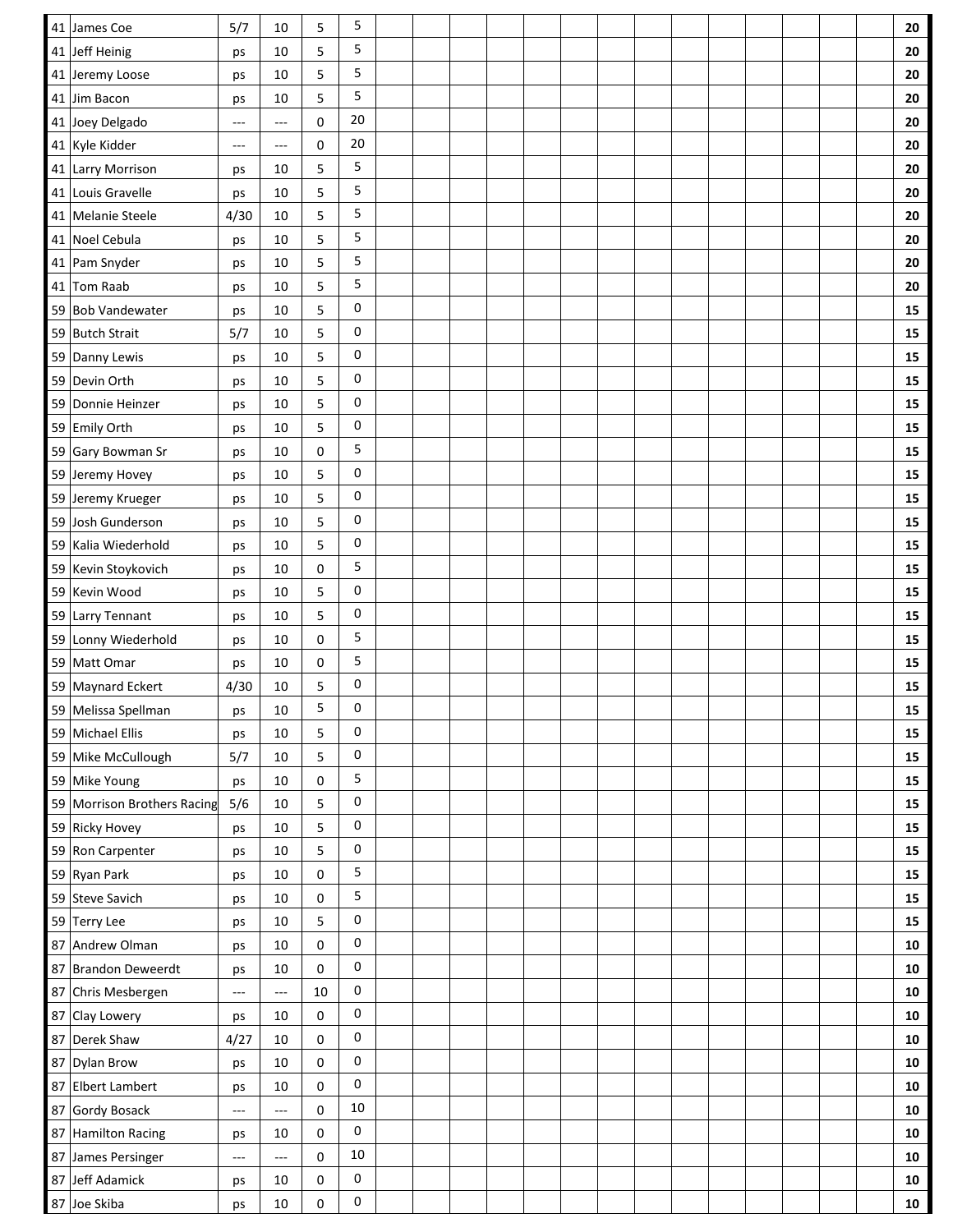| 0<br>87<br>Josh Orton<br>10<br>0<br>ps<br>0<br>87 Kevin Green<br>10<br>$---$<br>$\hspace{0.05cm} \ldots$<br>0<br>87<br>John Root<br>10<br>0<br>ps<br>0<br>87 Kory Thompson<br>10<br>0<br>ps<br>0<br>87 Martin Tucker<br>10<br>0<br>ps<br>0<br>10<br>$\mathbf 0$<br>87 Mike Kane<br>ps<br>0<br>0<br>87 Nick Roberts<br>10<br>ps<br>0<br>5/4<br>87 Parker Cesaro<br>10<br>0<br>0<br>87 Phil Wicinski<br>10<br>0<br>ps<br>0<br>87 Rod Gamache<br>10<br>0<br>ps<br>0<br>87 Ron Dougherty<br>10<br>0 | 10<br>10<br>10<br>10<br>10<br>10<br>10<br>10<br>${\bf 10}$<br>10 |
|-------------------------------------------------------------------------------------------------------------------------------------------------------------------------------------------------------------------------------------------------------------------------------------------------------------------------------------------------------------------------------------------------------------------------------------------------------------------------------------------------|------------------------------------------------------------------|
|                                                                                                                                                                                                                                                                                                                                                                                                                                                                                                 |                                                                  |
|                                                                                                                                                                                                                                                                                                                                                                                                                                                                                                 |                                                                  |
|                                                                                                                                                                                                                                                                                                                                                                                                                                                                                                 |                                                                  |
|                                                                                                                                                                                                                                                                                                                                                                                                                                                                                                 |                                                                  |
|                                                                                                                                                                                                                                                                                                                                                                                                                                                                                                 |                                                                  |
|                                                                                                                                                                                                                                                                                                                                                                                                                                                                                                 |                                                                  |
|                                                                                                                                                                                                                                                                                                                                                                                                                                                                                                 |                                                                  |
|                                                                                                                                                                                                                                                                                                                                                                                                                                                                                                 |                                                                  |
|                                                                                                                                                                                                                                                                                                                                                                                                                                                                                                 |                                                                  |
|                                                                                                                                                                                                                                                                                                                                                                                                                                                                                                 |                                                                  |
| ps                                                                                                                                                                                                                                                                                                                                                                                                                                                                                              | 10                                                               |
| 0<br>87 Scott Swander<br>10<br>0<br>ps                                                                                                                                                                                                                                                                                                                                                                                                                                                          | 10                                                               |
| 0<br>87 Stephenye Boyat<br>10<br>0<br>ps                                                                                                                                                                                                                                                                                                                                                                                                                                                        | 10                                                               |
| 0<br>87 Steve Kirbach<br>10<br>0<br>ps                                                                                                                                                                                                                                                                                                                                                                                                                                                          | 10                                                               |
| 0<br>87 Terry Pendock<br>0<br>10<br>ps                                                                                                                                                                                                                                                                                                                                                                                                                                                          | ${\bf 10}$                                                       |
| 0<br>87 Tom Watt<br>10<br>0<br>ps                                                                                                                                                                                                                                                                                                                                                                                                                                                               | ${\bf 10}$                                                       |
| 0<br>87 Tony Clay<br>0<br>10<br>ps                                                                                                                                                                                                                                                                                                                                                                                                                                                              | 10                                                               |
| 0<br>87 Tony Thomas<br>5/21<br>10<br>0                                                                                                                                                                                                                                                                                                                                                                                                                                                          | 10                                                               |
| 0<br>87 Trever Johnson<br>5/21<br>0<br>10                                                                                                                                                                                                                                                                                                                                                                                                                                                       | 10                                                               |
| 0<br>87 Trevor MacNeill<br>10<br>0<br>ps                                                                                                                                                                                                                                                                                                                                                                                                                                                        | 10                                                               |
| 0<br>0<br>87 Ty MacNeill<br>10<br>ps                                                                                                                                                                                                                                                                                                                                                                                                                                                            | ${\bf 10}$                                                       |
| 0<br>87 Wade Haveman<br>10<br>0<br>ps                                                                                                                                                                                                                                                                                                                                                                                                                                                           | ${\bf 10}$                                                       |
| 0<br>87 Wayne Edmondson<br>10<br>0<br>ps                                                                                                                                                                                                                                                                                                                                                                                                                                                        | 10                                                               |
| 0<br>0<br>87 Zach Crawford<br>10<br>ps                                                                                                                                                                                                                                                                                                                                                                                                                                                          | 10                                                               |
|                                                                                                                                                                                                                                                                                                                                                                                                                                                                                                 |                                                                  |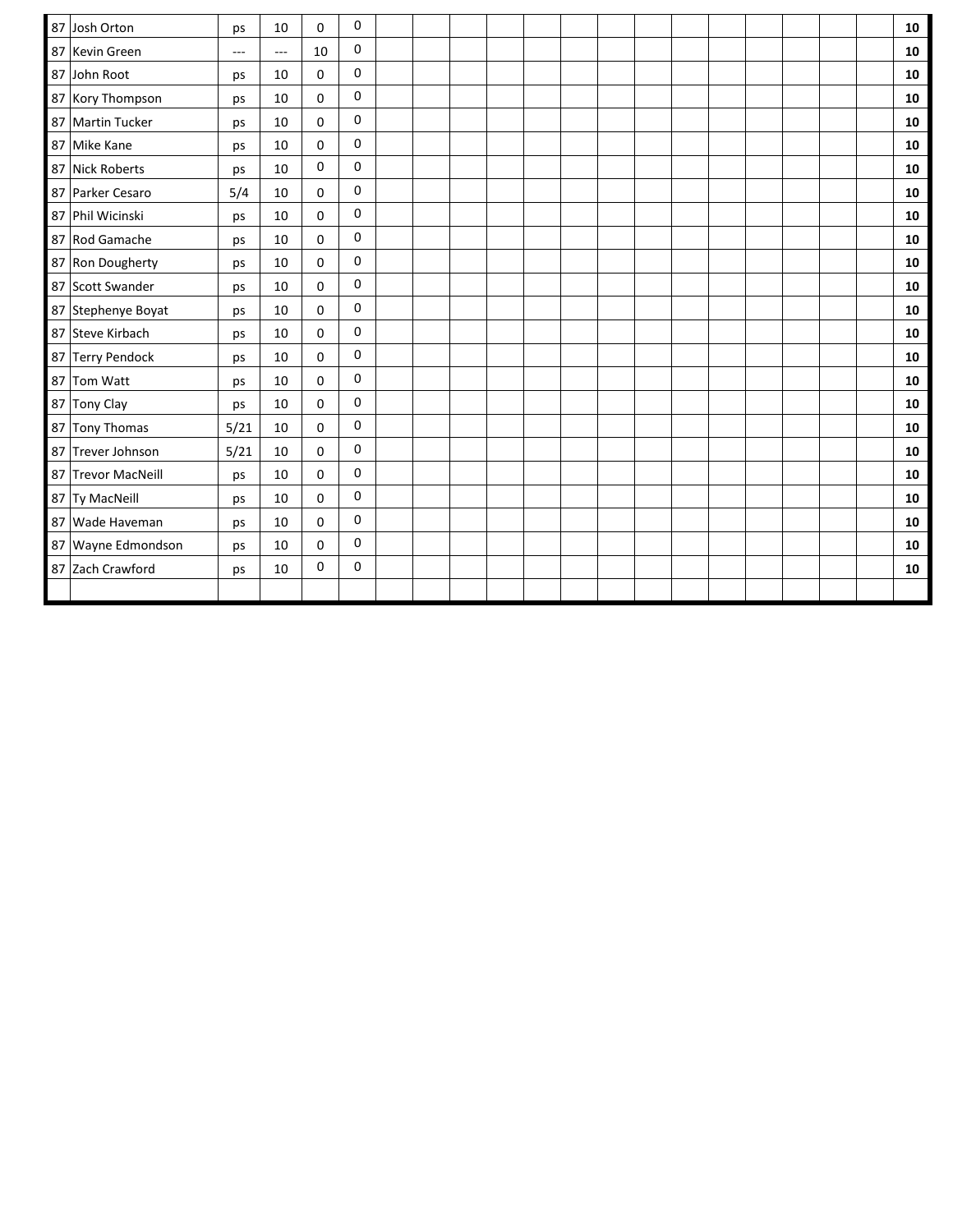

#### Authentic 231 2022 POINTS SERIES

#### ADVANCED JUNIORS

sponsored by All American Graphics

|    | $\overline{\phantom{a}}$ | Date | <b>Bonus</b> | 5/7 |    | 5/21 5/28 5/29 6/11 6/23 6/24 7/16 7/28 7/29 8/13 8/25 8/26 9/10 9/17 9/24 |  |  |  |  |  |  | <b>Total</b> |
|----|--------------------------|------|--------------|-----|----|----------------------------------------------------------------------------|--|--|--|--|--|--|--------------|
| 1  | Jesse Persinger          | ps   | 10           | 5   | 48 |                                                                            |  |  |  |  |  |  | 63           |
| 2  | Hunter Cesaro            | 5/4  | 10           | 48  | 0  |                                                                            |  |  |  |  |  |  | 58           |
| 3  | Damian Snow              | 5/6  | 10           | 37  | 5  |                                                                            |  |  |  |  |  |  | 52           |
| 4  | Ava Cebula               | ps   | 10           | 26  | 5  |                                                                            |  |  |  |  |  |  | 41           |
| 5. | <b>Toby Helsel</b>       | ps   | 10           | 0   | 26 |                                                                            |  |  |  |  |  |  | 36           |
| 6  | Ean Guenthardt           | ---  | ---          | 0   | 32 |                                                                            |  |  |  |  |  |  | 32           |
| 7  | Carley Guerne            | ps   | 10           | 15  | 5  |                                                                            |  |  |  |  |  |  | 30           |
|    | Hunter Sanford           | ps   | 10           | 5   | 15 |                                                                            |  |  |  |  |  |  | 30           |
|    | 9 Leah Helsel            | ps   | 10           | 0   | 15 |                                                                            |  |  |  |  |  |  | 25           |
|    | 10 Buck Schmidt          | ps   | 10           | 5   | 5  |                                                                            |  |  |  |  |  |  | 20           |
|    | 10 Nevaeh Adams          | 5/21 | 10           | 5   | 5  |                                                                            |  |  |  |  |  |  | 20           |
|    | 10 Cheyenne Martin       | ps   | 10           | 5   | 5  |                                                                            |  |  |  |  |  |  | 20           |
|    | 10 Hannah Moore          | ps   | 10           | 5   | 5  |                                                                            |  |  |  |  |  |  | 20           |
|    | 10 Lexie Sanford         | ps   | 10           | 5   | 5  |                                                                            |  |  |  |  |  |  | 20           |
|    | 15 Aiden Vasquez         | ps   | 10           | 5.  | 0  |                                                                            |  |  |  |  |  |  | 15           |
|    | 16 Coleman Hansen        | ---  | ---          | 10  | 0  |                                                                            |  |  |  |  |  |  | 10           |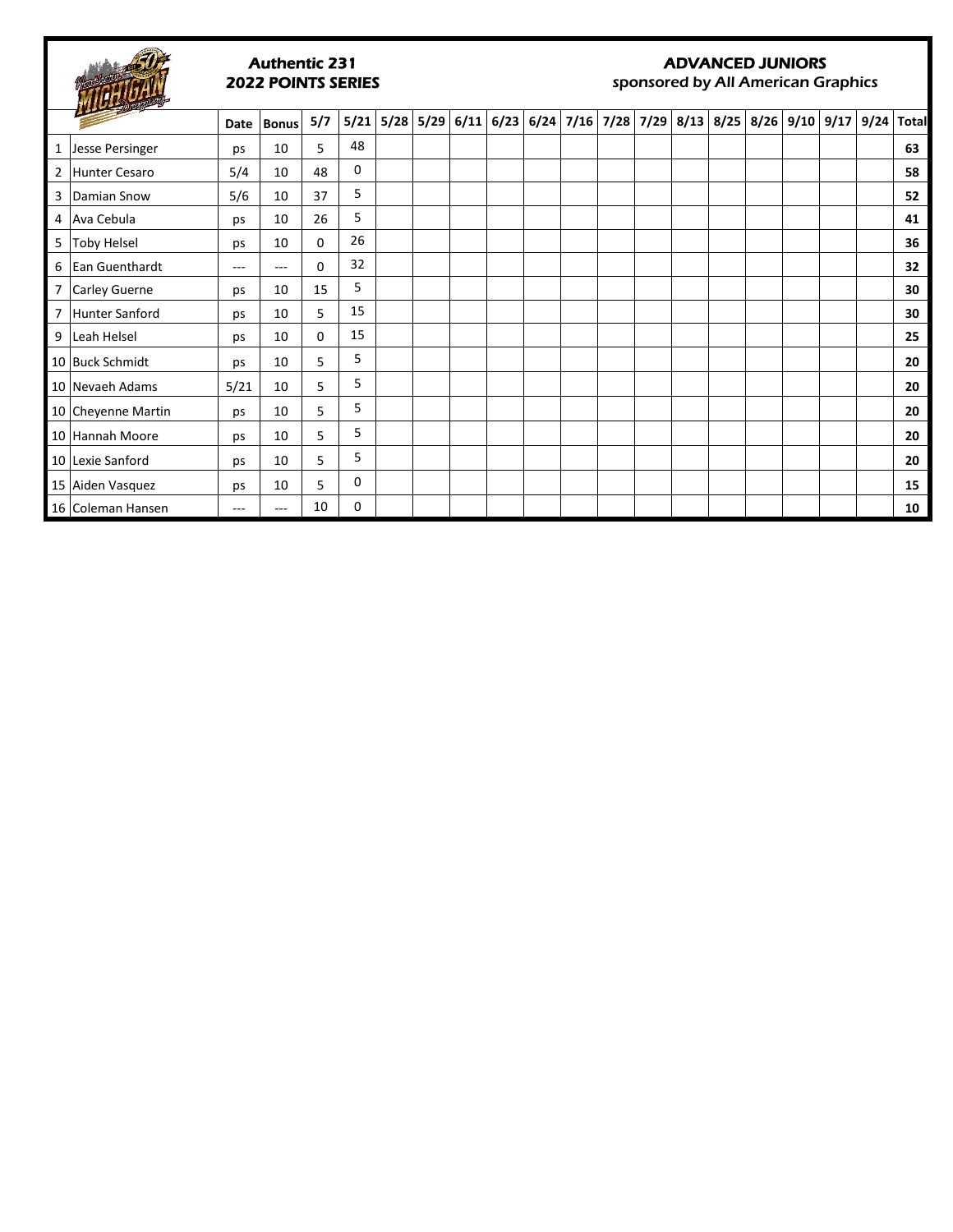

### Authentic 231 2022 POINTS SERIES

### MINI JUNIORS

sponsored by ModuGo

| <b>Contract on the Contract of the Contract of the Contract of the Contract of the Contract of the Contract of the Contract of the Contract of the Contract of the Contract of the Contract of the Contract of the Contract of t</b> |     | Date Bonus | 5/7      |    | 5/21 5/28 5/29 6/11 6/23 6/24 7/16 7/28 7/29 8/13 8/25 8/26 9/10 9/17 9/24 Total |  |  |  |  |  |  |    |
|--------------------------------------------------------------------------------------------------------------------------------------------------------------------------------------------------------------------------------------|-----|------------|----------|----|----------------------------------------------------------------------------------|--|--|--|--|--|--|----|
| 1 Ann Cerka                                                                                                                                                                                                                          | ps  | 10         | 38       | 26 |                                                                                  |  |  |  |  |  |  | 74 |
| 2   Tyler Thompson                                                                                                                                                                                                                   | ps  | 10         | 0        | 48 |                                                                                  |  |  |  |  |  |  | 58 |
| 3   Knox Schmidt-Stoykovich                                                                                                                                                                                                          | ps  | 10         | 5        | 37 |                                                                                  |  |  |  |  |  |  | 52 |
| 4   Nathaniel Cebula                                                                                                                                                                                                                 | ps  | 10         | 27       | 5  |                                                                                  |  |  |  |  |  |  | 42 |
| 5 Alliana Bacon                                                                                                                                                                                                                      | ps  | 10         | 5        | 15 |                                                                                  |  |  |  |  |  |  | 30 |
| 6 Emmett Omar                                                                                                                                                                                                                        | ps  | 10         | 11       | 5  |                                                                                  |  |  |  |  |  |  | 26 |
| Gregory Rose                                                                                                                                                                                                                         | ps  | 10         | 0        | 15 |                                                                                  |  |  |  |  |  |  | 25 |
| 8 Lily Eckert                                                                                                                                                                                                                        | 5/7 | 10         | 11       | 0  |                                                                                  |  |  |  |  |  |  | 21 |
| 9   Wyatt Martin                                                                                                                                                                                                                     | ps  | 10         | 5        | 5  |                                                                                  |  |  |  |  |  |  | 20 |
| 9 Eli Omar                                                                                                                                                                                                                           | ps  | 10         | 5        | 5  |                                                                                  |  |  |  |  |  |  | 20 |
| 11   Michael Michalik                                                                                                                                                                                                                | ps  | 10         | 5        | 0  |                                                                                  |  |  |  |  |  |  | 15 |
| 11 Kolton Delgado                                                                                                                                                                                                                    | ps  | 10         | 5        | 0  |                                                                                  |  |  |  |  |  |  | 15 |
| 11 Tanner Thompson                                                                                                                                                                                                                   | ps  | 10         | $\Omega$ | 5  |                                                                                  |  |  |  |  |  |  | 15 |
| 14 Logan Bednarick                                                                                                                                                                                                                   | ps  | 10         | 0        | 0  |                                                                                  |  |  |  |  |  |  | 10 |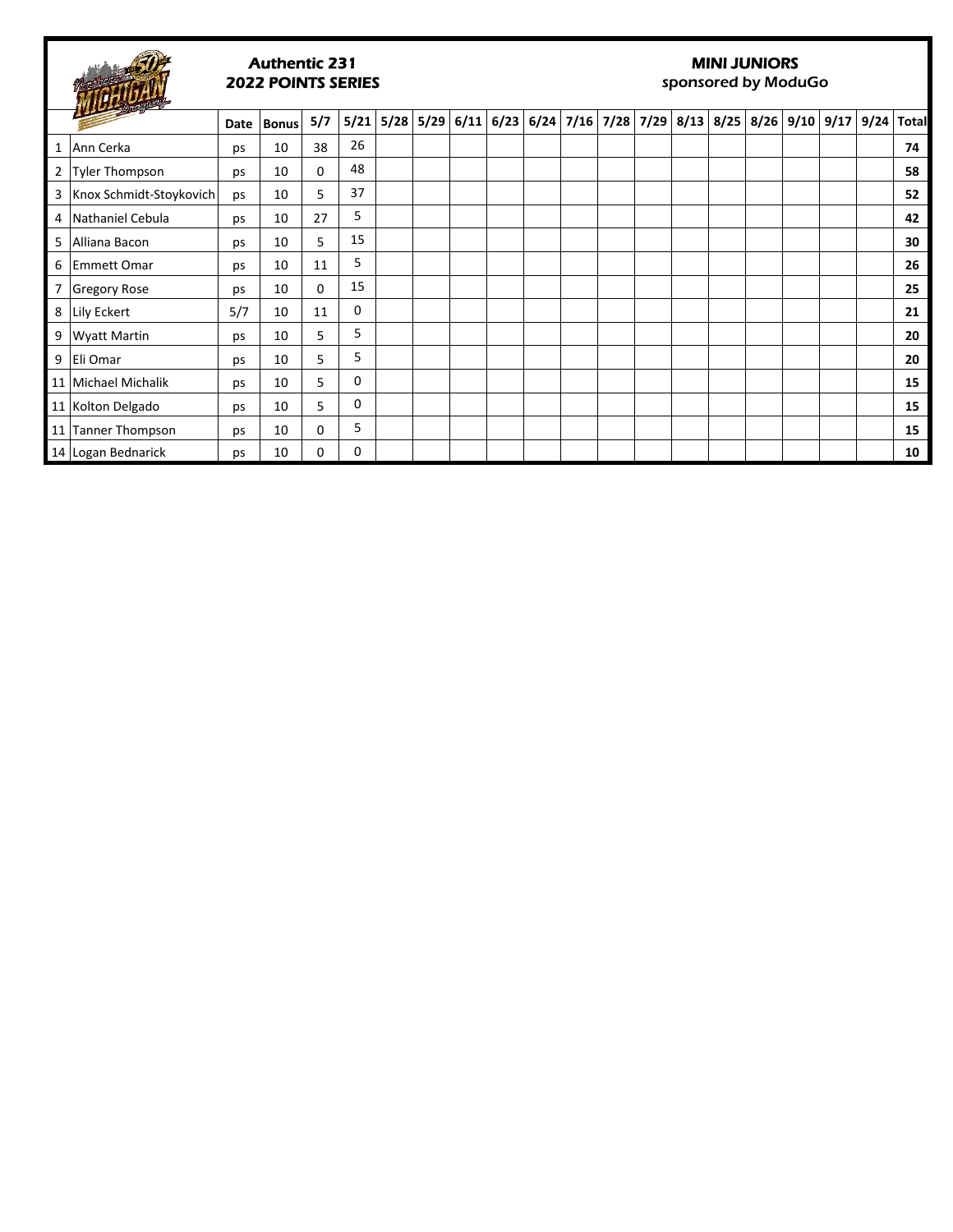|  |                   |  | <b>KEVIN DEAN HIGH SCHOOL</b> |      | sponsored by Garrett Performance |
|--|-------------------|--|-------------------------------|------|----------------------------------|
|  | <b>Bonus</b> 5/20 |  | $6/10$ 7/2 8/12 9/9           | 10/1 | <b>Total</b>                     |
|  |                   |  |                               |      |                                  |
|  |                   |  |                               |      |                                  |
|  |                   |  |                               |      |                                  |
|  |                   |  |                               |      |                                  |
|  |                   |  |                               |      |                                  |
|  |                   |  |                               |      |                                  |
|  |                   |  |                               |      |                                  |
|  |                   |  |                               |      |                                  |
|  |                   |  |                               |      |                                  |
|  |                   |  |                               |      |                                  |
|  |                   |  |                               |      |                                  |
|  |                   |  |                               |      |                                  |
|  |                   |  |                               |      |                                  |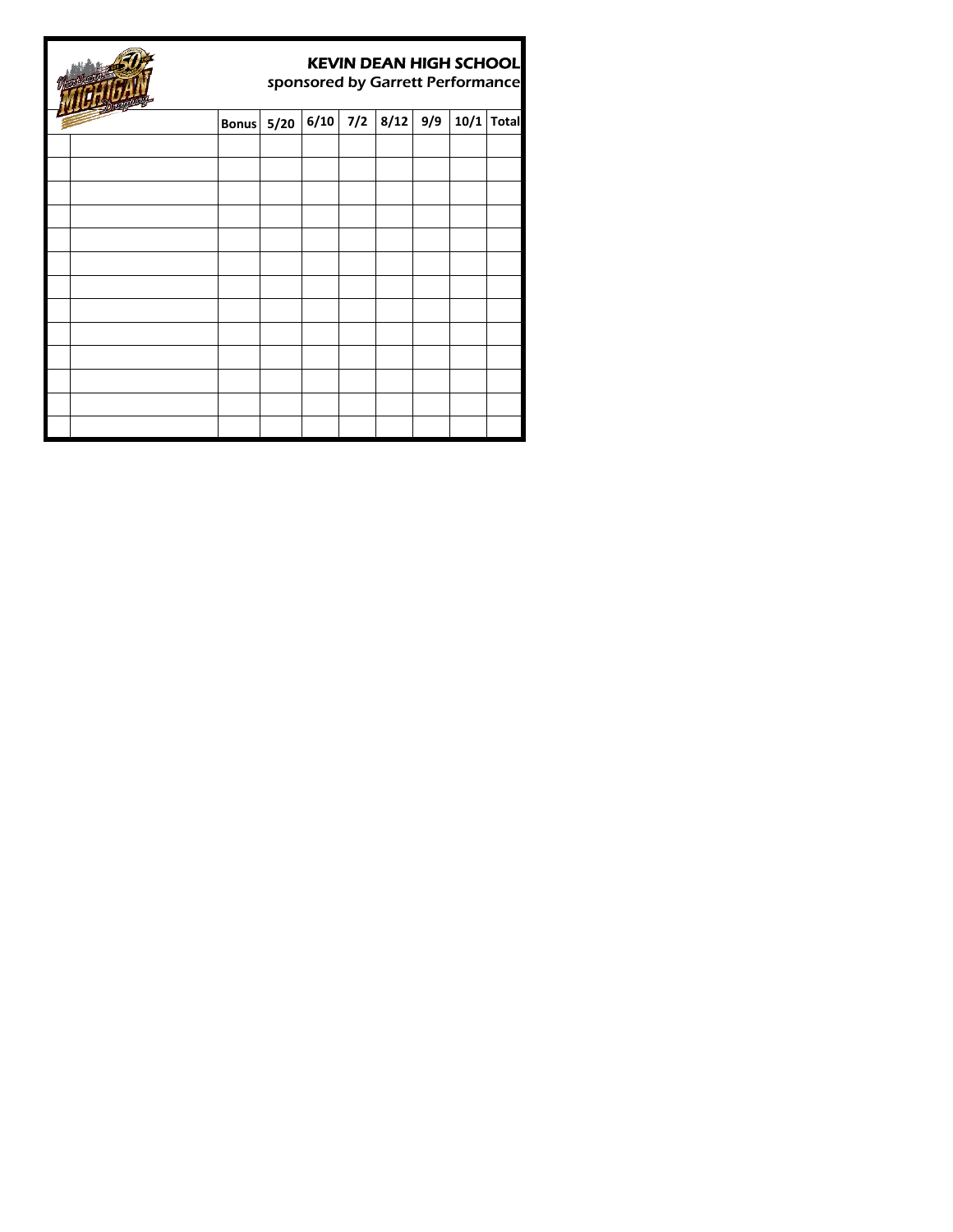|                       |              |      |      |     | sponsored by Chicks on Slicks |     | <b>CHICKS ON SLICKS</b> |              |
|-----------------------|--------------|------|------|-----|-------------------------------|-----|-------------------------|--------------|
|                       | <b>Bonus</b> | 5/20 | 6/10 | 7/2 | 8/12                          | 9/9 | 10/1                    | <b>Total</b> |
| Angela Adamick        | 10           |      |      |     |                               |     |                         |              |
| Angela Mardlin        | 10           |      |      |     |                               |     |                         |              |
| Beckah Hlavka         | 10           |      |      |     |                               |     |                         |              |
| Darci Simpson         | 10           |      |      |     |                               |     |                         |              |
| Kim Crawford          | 10           |      |      |     |                               |     |                         |              |
| Mel Wade              | 10           |      |      |     |                               |     |                         |              |
| <b>Melanie Steele</b> | 10           |      |      |     |                               |     |                         |              |
| Melissa Wood          | 10           |      |      |     |                               |     |                         |              |
| Michelle Mankie       | 10           |      |      |     |                               |     |                         |              |
| Pam Snyder            | 10           |      |      |     |                               |     |                         |              |
| Rebecca McNinch       | 10           |      |      |     |                               |     |                         |              |
| Riki Swander          | 10           |      |      |     |                               |     |                         |              |
| Shania Root           | 10           |      |      |     |                               |     |                         |              |
| Michelle Johnson      | 10           |      |      |     |                               |     |                         |              |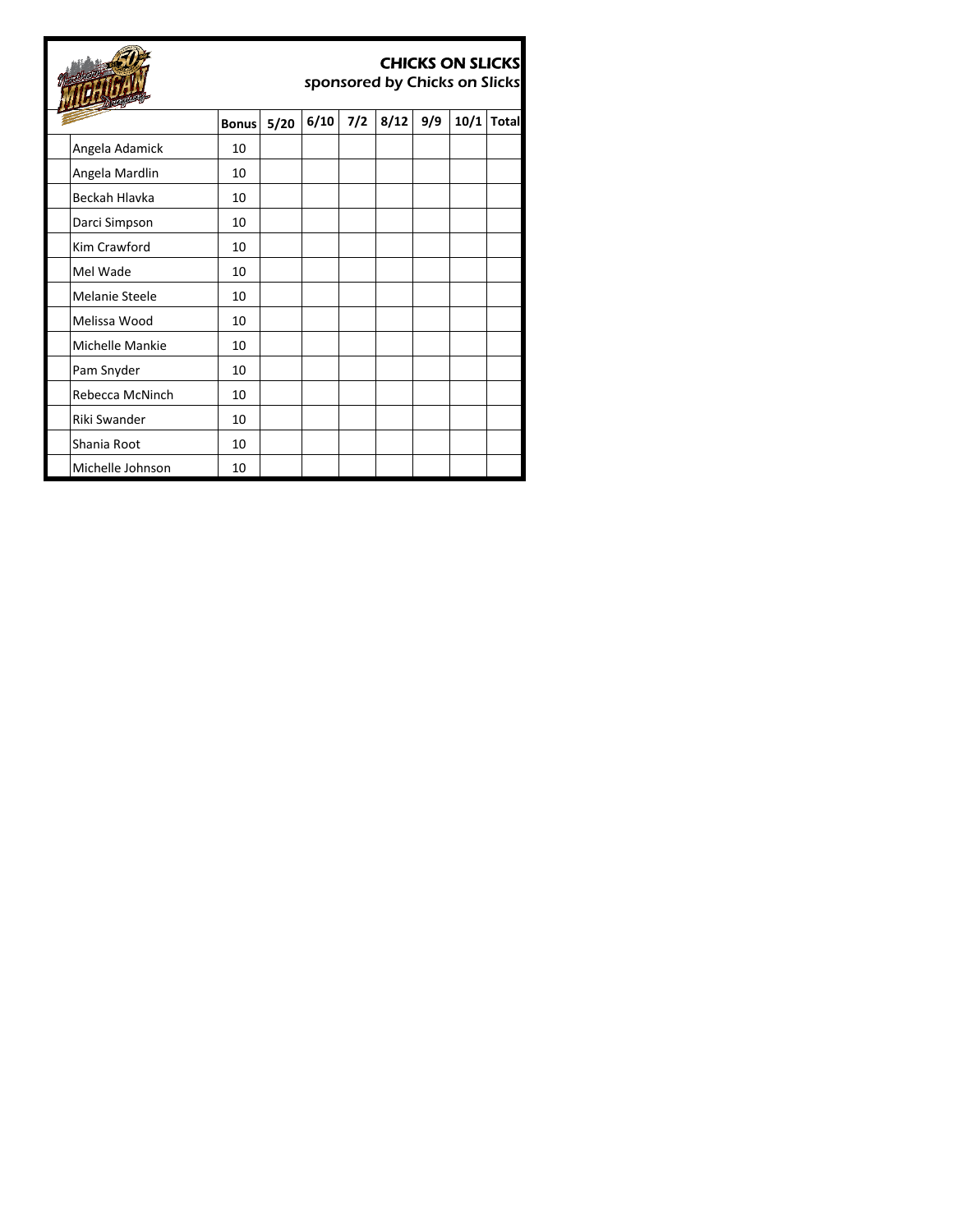|                 | sponsored by GR Machine Repair |      | <b>TOP DOORSLAMMERS</b> |      |      |              |
|-----------------|--------------------------------|------|-------------------------|------|------|--------------|
|                 | <b>Bonus</b>                   | 5/29 | 6/25                    | 7/30 | 8/27 | <b>Total</b> |
| Dru Williams    |                                |      |                         |      |      |              |
| Jason Helsel    |                                |      |                         |      |      |              |
| Justin Larocque |                                |      |                         |      |      |              |
| Ron Brow        |                                |      |                         |      |      |              |
|                 |                                |      |                         |      |      |              |
|                 |                                |      |                         |      |      |              |
|                 |                                |      |                         |      |      |              |
|                 |                                |      |                         |      |      |              |
|                 |                                |      |                         |      |      |              |
|                 |                                |      |                         |      |      |              |
|                 |                                |      |                         |      |      |              |
|                 |                                |      |                         |      |      |              |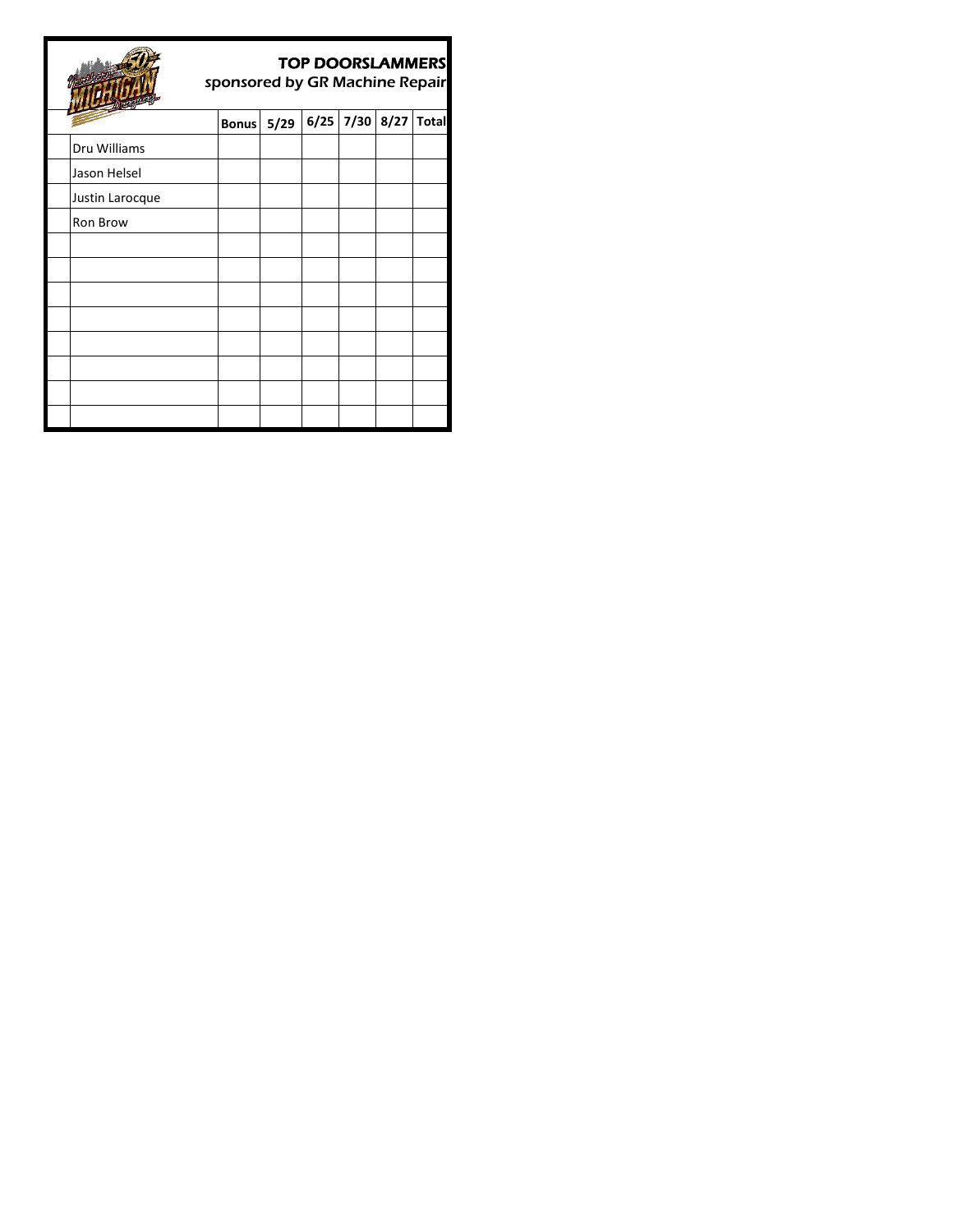|                |                        |     | sponsored by Dublin General Store |     |      |     | <b>RIDER CLASS</b> |              |
|----------------|------------------------|-----|-----------------------------------|-----|------|-----|--------------------|--------------|
|                |                        | 5/6 | 6/10                              | 7/2 | 8/12 | 9/9 | 10/1               | <b>Total</b> |
| $\mathbf{1}$   | Dan Marcinkowski       | 48  |                                   |     |      |     |                    | 48           |
| $\overline{2}$ | Jerry Knapp            | 37  |                                   |     |      |     |                    | 37           |
| 3              | Gordy Bosack           | 26  |                                   |     |      |     |                    | 26           |
| 4              | Thom Rosely            | 15  |                                   |     |      |     |                    | 15           |
| 4              | <b>Bob Beuthin</b>     | 15  |                                   |     |      |     |                    | 15           |
| 4              | Ken Knapp              | 15  |                                   |     |      |     |                    | 15           |
| 7              | Andy Knapp             | 5   |                                   |     |      |     |                    | 5            |
| 7              | Thommy Rosely          | 5   |                                   |     |      |     |                    | 5            |
| 7              | Jeremy Krueger         | 5   |                                   |     |      |     |                    | 5            |
| 7              | <b>Chance Morrison</b> | 5   |                                   |     |      |     |                    | 5.           |
| 7              | James Emiry            | 5   |                                   |     |      |     |                    | 5            |
| 7              | Joey Howell            | 5   |                                   |     |      |     |                    | 5            |
| 7              | Larry Zelke            | 5   |                                   |     |      |     |                    | 5            |
| 7              | Wendy Woo              | 5   |                                   |     |      |     |                    | 5            |
| 7              | Mike Young             | 5   |                                   |     |      |     |                    | 5            |
| 7              | <b>Craig Stapley</b>   | 5   |                                   |     |      |     |                    | 5            |
| 7              | Clay Lowery            | 5   |                                   |     |      |     |                    | 5            |
|                |                        |     |                                   |     |      |     |                    |              |